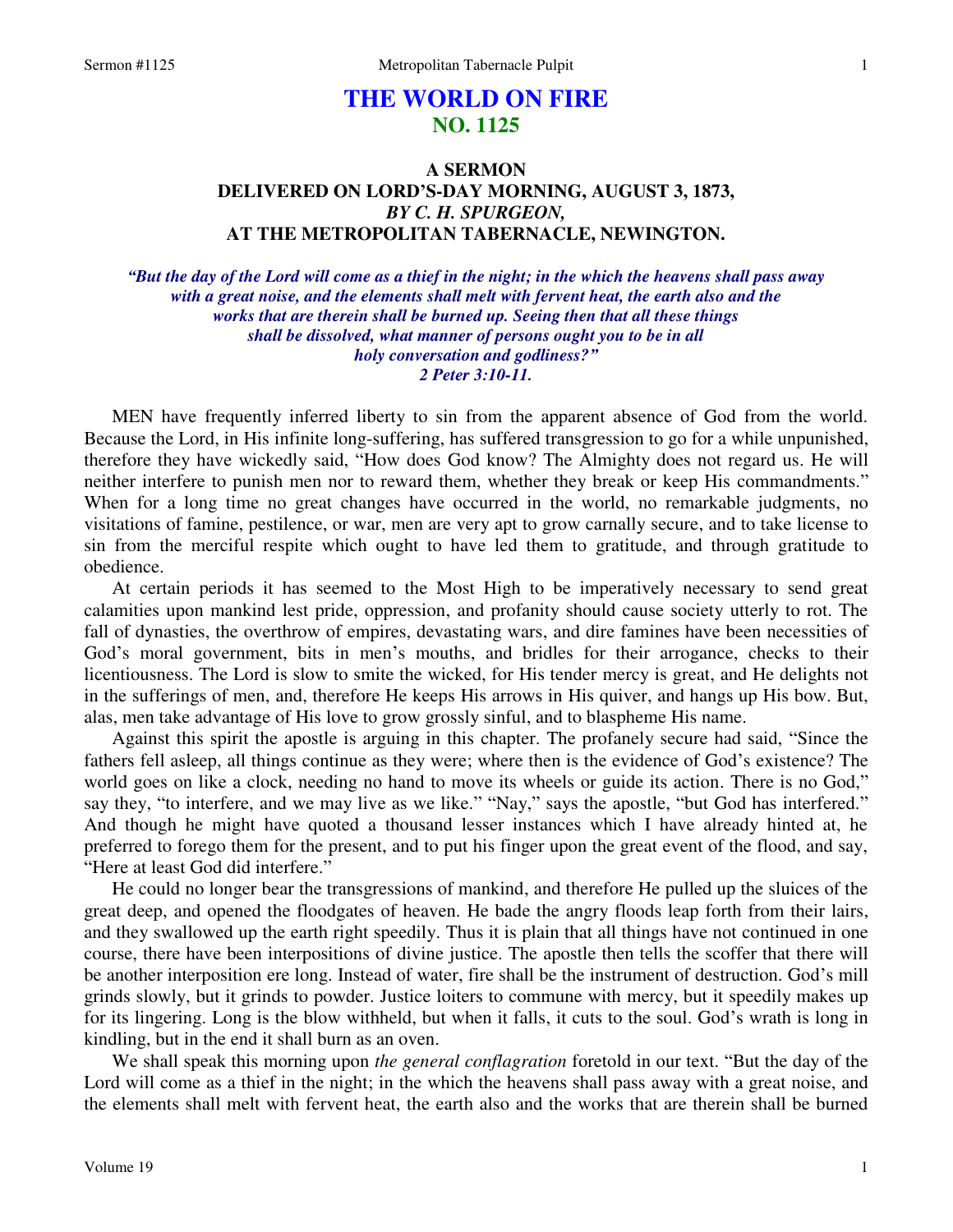up." Then, secondly, we shall discourse upon *the practical inferences which the apostle draws from it*— "What manner of persons ought you to be in all holy conversation and godliness."

**I.** Let us turn our thoughts to THE LAST GENERAL CONFLAGRATION.

Information as to the future in Scripture is generally very indistinct in arrangement, and though many attempts have been made to form a consistent scheme of prophecy, not one has been even moderately successful. There are in the Word of God many clear testimonies as to distinct events in the future, but these cannot easily be arranged in order so as to harmonize with other events. Neither will the most accurate observer, as I believe, ever make a consistent series of them, so as to map them down. They are perfectly consistent and their order is divine, but we shall need the actual fulfillment to make the plan clear.

So intricate is the architecture of future history that the Architect Himself alone knows where this stone and that and the other are ordained to stand. It is not for us to fling any one of the stones away, or censure it as ill-fashioned. We are but children, and our little plans of house-building, like children with their toy bricks, are very simple and elementary indeed. But God's architecture is of a high class, and we cannot, therefore, conjecture where this event will come in, or where that marvel will find its place. But that each one will follow in an orderly manner upon the other we may rest quite assured, and instead of puzzling our brains over projects of interpretation, we may be quite satisfied to take each of the facts separately as we find them, believingly expect them, and above all, deduce from them their legitimate practical conclusions.

The right way of knowing anything is to know how to act in consequence of it, and in spiritual things a man knows nothing until he lives what he knows. If you and I know the truths with regard to the future, each one as we find them in Scripture, and then act according to the inferences fairly to be drawn from them, we shall be wiser men than if we became inventors of elaborate schemes.

In this epistle of Peter there is one truth very plainly taught, namely, that this present world is to be consumed by fire. We learn also that this conflagration will take place in connection with the judgment, for "the heavens and the earth which now are, are kept in store, reserved unto fire, against the day of judgment and perdition of ungodly men." The former destruction of the world by water was in consequence of sin, and was a declaration of God's wrath against it.

It did not happen as an accident or occur without design. Man sinned, was warned, and sinned again, until God saw that the wickedness of man was great in the earth. The amalgamation of the people of God with the world was the crowning offense of all, for "the sons of God saw the daughters of men, that they were fair, and they took them wives of all which they chose." Thus were church and state set up, and the church and the world were blended, till the Lord's Spirit was grieved, and would no longer strive with man. Floods of sin called for floods of destruction. So will it be with the last fire. It will not happen as an inevitable result of physical causes, but because God intends to purge this material world from all traces of sin*.* It has been defiled and or ever He makes it into a new heaven and a new earth, He will cleanse it as by fire.

Under the Levitical dispensation, the cleansing of vessels which had been defiled was effected by passing them through the fire, as a type of the intense energy needed to remove sin, and the Lord's abhorrence of it. Even thus shall this earth dissolve with fervent heat, and thus the Lord shall proclaim to the whole universe that He hates even the garment spotted by the flesh. When a house was defiled with leprosy, it was destroyed, and so must this earth be, for the plague of sin has polluted it.

We gather also from our text that this fire will burn up all the works existing upon the earth everything which man has constructed shall perish. We have heard architects speak of building for eternity! Aha! Aha! They have built but for an hour, and their noblest fabrics will disappear like children's castles of sand upon the sea beach. Down will go the vast cathedrals and the towering palaces in one common crash. Whole cities will flame upon earth's funeral pyre, while forests and melting mountains blend their smoke. The pride of power, the pomp of wealth, the beauty of art, the cunning of skill—all, all, must go. The sea of flame will overwhelm and devour everything without exception. The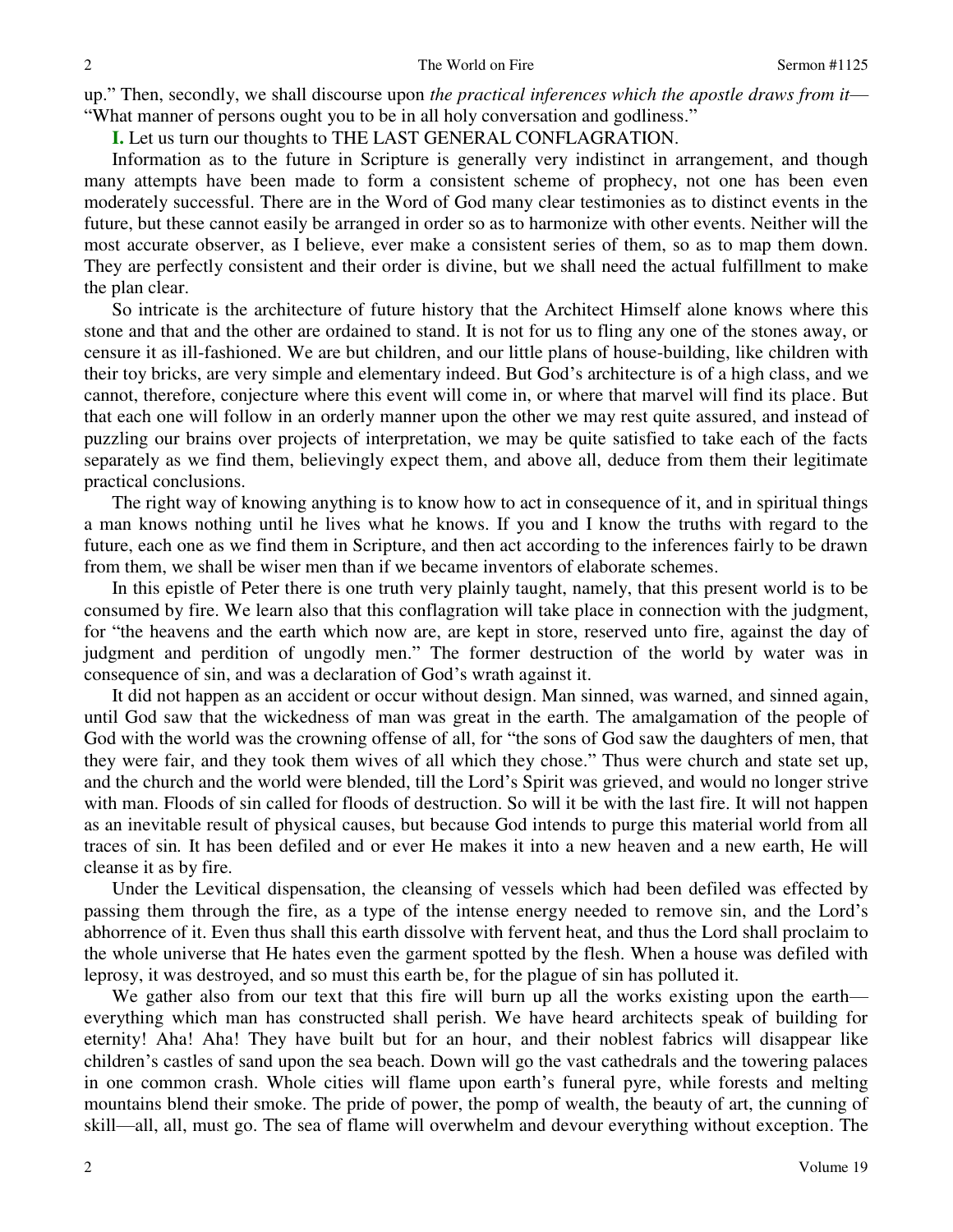#### Sermon #1125 The World on Fire

massive masonry and rock-like foundations of our vast engineering works shall run like wax in the tremendous heat. So fierce will be the flames that everything capable of being burned will be utterly consumed, and the elements or the solid portions of the earth shall be liquefied by the intense heat rocks, metals, everything shall dissolve, and the atmosphere itself shall burn with fury when its oxygen shall unite with the hydrogen and other gases liberated by the intense heat.

Chemists tell us that the great noise which Peter speaks of would certainly accompany such combustion. The whole world shall become one molten mass again, and this terrestrial firmament shall cease to be. "The heavens shall vanish away like smoke and the earth shall wax old like a garment." God has impressed nature with His seal today, but He will melt it down, and then, as we hope, pour out the molten matter and stamp upon it a yet lovelier image than it has ever borne before.

We may here note that the prophecy that the earth will thus be consumed with fervent heat is readily to be believed, not only because God says it, but because there are evidently the means at hand for the accomplishment of the prophecy. Pliny was known to say that it was a miracle that the world escaped burning for a single day, and I do not wonder at the remark, considering the character of the district in which he spent much of his time.

In visiting the country around Naples, the same thought constantly occurred to me. Yonder is Vesuvius ready at any moment to vomit fire, and continually sending up clouds of smoke. Ascend the mountainside, clambering over ashes and masses of lava—all beneath you is glowing—thrust in your staff and it is charred. Then go across to the Solfatara on the other side of Naples. Stand at the vent of that ancient volcano and listen to the terrible rumblings which attend the rush of steam and sulfur. Then stamp your foot or dash a stone upon the ground, and hear how the earth resounds—it is evident that you are standing over a vast cavern. Look around you, and remark how the earth steams with sulphureous exhalations. Observe also how the earth in some places has risen and fallen, again and again.

Down there at Puteoli in the Temple of Serapis, there are pillars which have sunk below the tide mark, and then have risen above it several times, as you can see for yourself by the mark of the sea worms. In a single night vast hills have risen in one place like bubbles upon the baker's dough, while in other localities there have been equally sudden subsiding of the surface. Yet this volcanic region around Naples is but one of the many vent holes of the great fires which are in the bowels of the earth—three hundred or more burning mountains have already vomited flame.

According to the belief of many geologists, the whole center of the earth is a mass of molten matter, and we live upon a thin crust which has cooled down, and is probably not so much as one hundred miles thick. When the miner descends no further than forty-five feet, he finds that the heat has increased one degree of Fahrenheit, so that it is easy to see how small a distance down the solid shell extends. There is no known rock which would not be entirely liquefied by the heat produced at sixty miles depth.

The probabilities are that the whole internal mass is in a liquid, and perhaps, in a gaseous state. It is well known that the earth is flattened at the poles, just to the amount it would be by rotation on its axis had it been a liquid mass, and therefore there is every probability that it was once liquid, and is cooling down. Everyone who is at all acquainted with the condition of the globe knows that it only needs the Lord's will, and the fiery sea, of which yonder volcanoes are but the safety valves, would burst forth and flood the earth with flame. Or, if God so willed it, the thin crust which divides the ocean of water from the ocean of fire might soon be broken through, and the result would be disruption and destruction.

Astronomers tell us that within the last two hundred or three hundred years some thirteen fixed stars have disappeared, and according to their belief, they have been burned up. They have watched them blaze up in clear flames in quarters of the heavens where no star had ever been seen before, and then they have disappeared forever, being, as it is wisely conjectured, burnt out. If such things happen in other worlds, is there anything improbable in the belief that the like will occur to us?

But if there were no internal sea of fire, and no instance of other worlds being consumed by fire, who can guess the power which lurks in electricity and other subtle forces? Faraday said that there was enough latent electricity in a single drop of water for an ordinary flash of lightning. What reserves of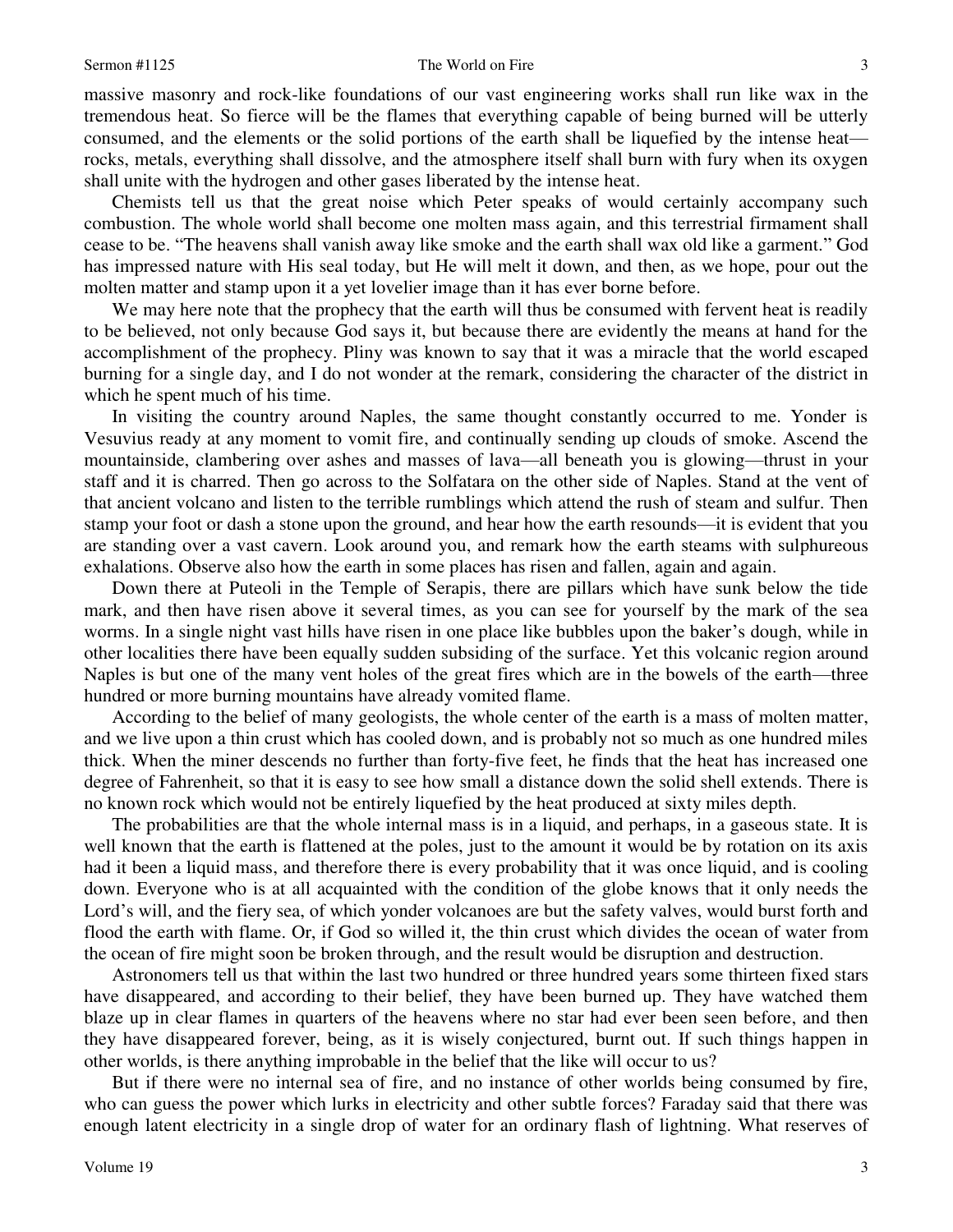destructive force there must be in and around the globe! God's dreadful armies lie in ambush everywhere. What if I say God's bodyguard is sleeping in His guard chamber? He has but to speak the word and the servants of His omnipotence will rise, terrible in their destructive power. He spoke to His ancients of the sea, and they marched in gigantic might till they had covered the mountain tops, and laid the race of men dead at their feet.

Let Him speak to His ministers of flaming fire, and they will at once subdue the globe by quenchless burnings. Earth is as a pile of wood, and the torch-bearers stand ready to kindle it at any moment. There has always been a cry of fire among men, and the cry grows louder every century, for the burning is near.

But if there were no such arrangements as these, we should still be bound to believe what God has said—and it is His solemn declaration that the day shall come when the Lord Jesus Christ shall appear as a thief in the night, and the heavens, that is the atmosphere, shall pass away with a great noise, while the elements, or rudimentary substances of the globe, shall melt with fervent heat. The earth also, and the works that are therein, or thereon, shall be burned up.

We gather from our text that this will happen at a time when it will be very little expected. The dread hour will come as a thief in the night. It was not expected in Noah's day that the world would be destroyed. That was not for any want of warning, but because men could not conceive it possible. They argued against Noah that all things had continued as they were from the days of their first father, Adam, and that so they would be. They thought Noah a fool for going up and down the world proclaiming an absurdity, and frightening people with a bugbear.

Thus speak they now, when God's Word declares that the whole world will be destroyed by fire. They reject the testimony, and continue in sin, in worldliness, and in rebellion against God. And so will they do up to the very moment when the shrill sound of the trump shall convince them that the Lord has come, and that the day of judgment and perdition of ungodly men has arrived. No preaching will of itself avail to make ungodly men expect the coming of Christ, however clear, bold, consistent, and long continued it may be. The world is mad upon its idols, its ears are too dull to hear the truth. Charm we never so wisely, this adder will never listen to warning. Men's eyes are blinded, they will not see, and so they hurry on to their doom, and then, "when they shall say, 'Peace and safety,' sudden destruction shall come upon them, as pain upon a woman with child, and they shall not escape."

It is well for us to remind you again, that the long time which has intervened since Peter foretold the destruction of the world by fire, is to be understood in the sense of infinite mercy. We are not to interpret it according to the wicked suggestion of unbelief, for the Lord will surely be revealed in flaming fire. We are to read it with the eyes of faith and gratitude. God waits that men may be saved. He tarries that, in this long time of waiting, hundreds everywhere may believe in Jesus, and enter into eternal life. And while we may consistently desire to hasten the coming of the Lord, we may be equally content that mercy's day should be lengthened. While I have prayed, "Come quickly," I have often felt inclined to contradict myself, and cry, "Yet tarry for a while, good Lord. Let mercy's day be lengthened. Let the heathen yet receive the Savior." We may desire the coming of the Lord, but we ought also to be in sympathy with the tarrying of the Most High, to which His loving heart inclines Him.

Although we read of the world being burned with fire, we are not told that it will be annihilated thereby. We know that nothing has been annihilated yet. No fire has yet been able to destroy a single atom of matter. There is upon the face of the earth, at this moment, just as much matter as when God created it—fire changes form, but does not obliterate substance. This world, so far as we know, will not cease to be. It will pass through the purifying flame, and then it may be the soft and gentle breath of Almighty love will blow upon it and cool it rapidly, and the divine hand will shape it as it cools into a paradise more fair than that which bloomed upon the banks of Hiddekel.

We believe from various things which are hinted at in Scripture, though we would not dogmatize, that this world will be refitted and renovated. And in that sense we expect new heavens and a new earth, wherein dwells righteousness. Luther used to say that the world is now in its working clothes, and that

4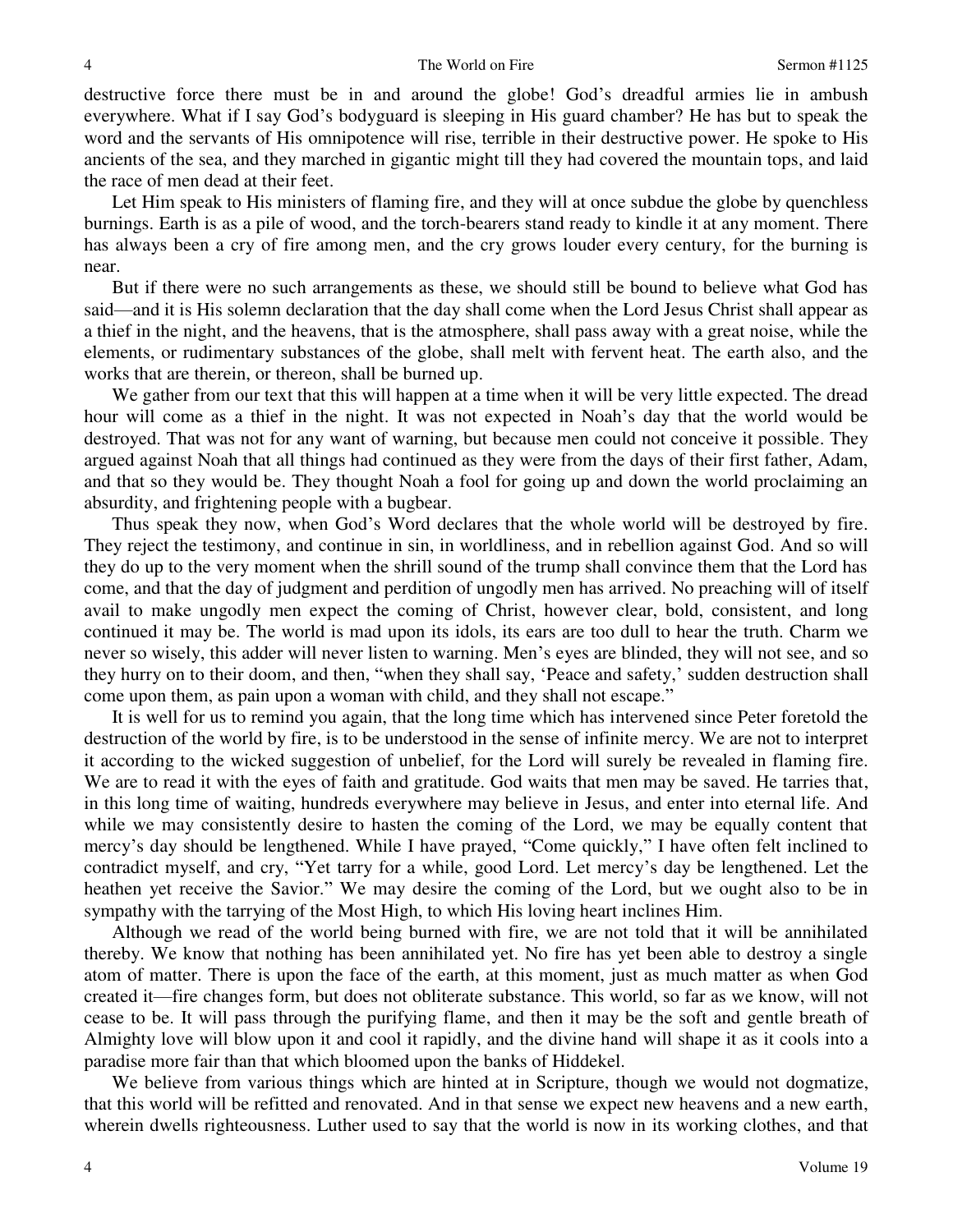by-and-by, it will be arrayed in its Easter garments of joy. One likes to think that the trail of the old serpent will not always remain upon the globe, and it is a cheering thought that where sin has abounded, God's glory should yet more abound.

I cannot believe in that world being annihilated upon which Jesus was born, and lived, and died. Surely an earth with a Calvary upon it must last on. Will not the blood of Jesus immortalize it? It has groaned and travailed with mankind, being made subject to vanity for our sake. Surely it is to have its joyful redemption, and keep its Sabbaths after the fire has burned out every trace of sin and sorrow. Whether or not it shall be so matters little to the saints, for we shall be with Christ where He is, and behold His glory. And as to the future—"Forever with the Lord" may well satisfy us.

**II.** The apostle has drawn PRACTICAL INFERENCES.

"Seeing, then, that all these things shall be dissolved, what manner of persons ought you to be in all holy conversation and godliness?" What does he mean by this? What connection can there be between the burning of the globe and holy conversation and godliness? The first connection is this. Our position as Christians is at this moment like that of Noah before the destruction of the world by water. What manner of person ought Noah to have been? He said to himself, "This fair and beautiful world in which I dwell will soon be covered with the ooze and slime of a tremendous deluge." He looked upon his fellow-men, and he thought and said of them, "Except these men fly to the ark, and are sheltered with me, they will every one of them be drowned."

He saw them marrying and given in marriage, feasting and trifling at the very hour when the flood came, and he felt that if they would believe as he did, they would find something other to do than to be engrossed in carnal pleasures. When he saw them heaping up money, he would almost laugh yet weep to think that they should hoard up gold to be submerged with themselves in the general flood. When men added to their estates acre after acre, I have no doubt the patriarch said to himself, "The flood will sweep away all these landmarks, and as it carries away the owner, so will it destroy all vestige of his barn, and his farm, and his fields."

I should suppose such a man, daily expecting the rain to descend, and the flood to burst up from beneath, would lead a life very free from worldliness, a life the very reverse of the rest of his fellowmen. They would reckon him to be very eccentric. They would be unable to understand him, and indeed his conduct would be such that no one could understand it except upon the theory that he believed in the destruction of all around him.

Now our life ought to be like that of Noah. Look around on the beauties of nature, and when you enjoy them, say to yourself, "All these are to be dissolved, and to melt with fervent heat." Look up into the clear blue, and think that yonder sky itself shall shrivel like a scroll and be rolled up like a garment that has seen its better days, and must be put aside. Look on your fellow-men, your own children, and your household, and those you pass in the street or meet with in transacting business, and say, "Alas, alas, unless these men, women, and children fly to Jesus, and are saved in Him, they will be destroyed with the earth on which they dwell, for the day of the Lord is surely coming, and His judgment awaits the ungodly."

This should make us act in a spirit the opposite of those who now say, "Go to, let us buy and sell and get gain; let us heap together treasure; let us live for this world; let us eat and drink, and be merry." They are of the earth, therefore is their conduct and conversation earthy. They build here on this quicksand, and after their own sort they find a pleasure therein—but you whose eyes have been opened, know better, and you therefore build upon a rock.

You understand that the things which are seen are but a dream, that the things unseen are alone substantial. Therefore set loose of all things below the moon, and clutch as with the grasp of a dying man the things immortal and eternal which your God has revealed to you. Such conduct will separate you from your fellow-men. As there is down deep in your heart an object different from theirs, and as you set a different estimate on all things, your conduct will be wide apart from theirs. Being swayed by different motives, your life will diverge from theirs, and they will misunderstand you, and while trying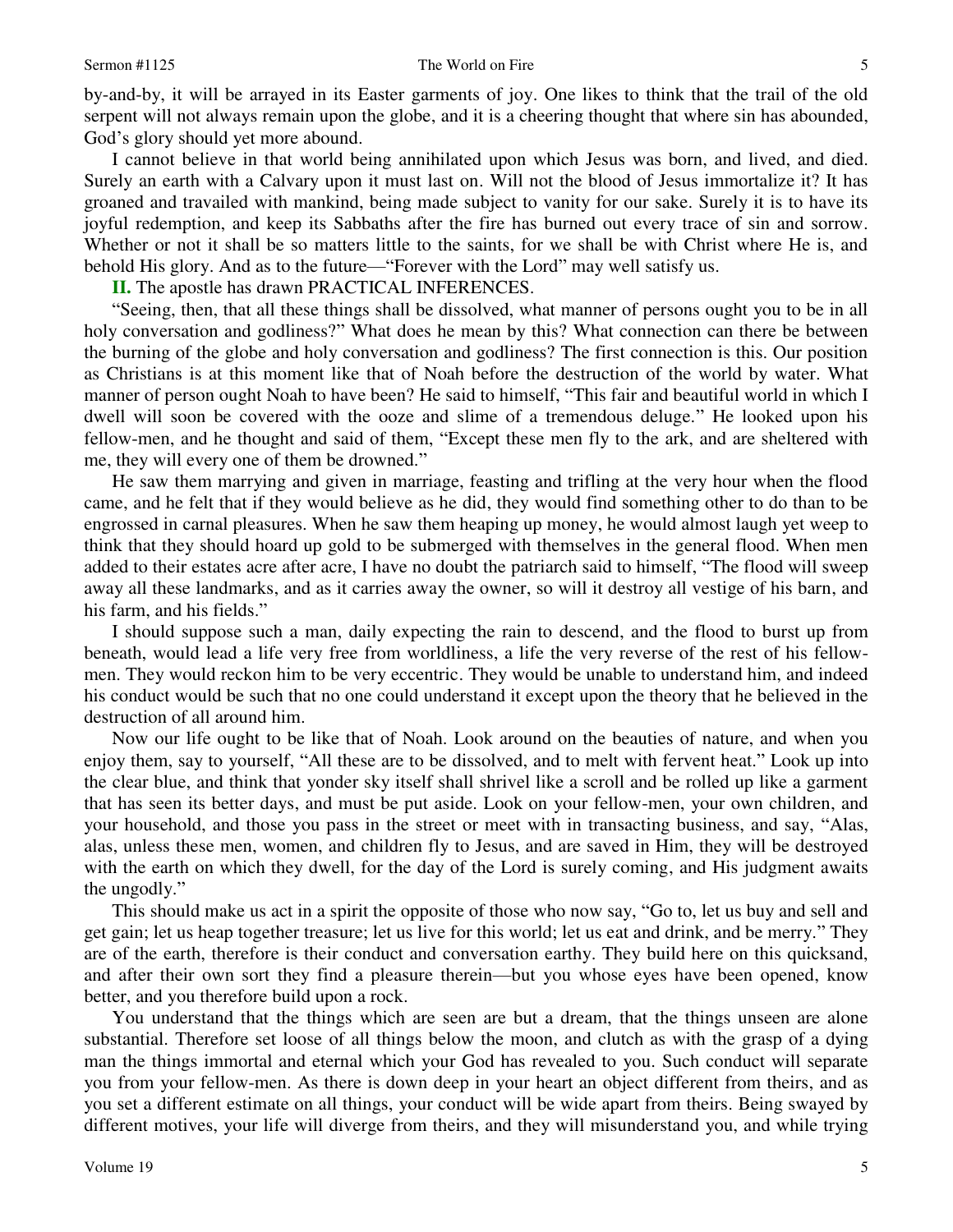to find motives for you, as they do not know the true motive, they will impute ill motives to you. But so it must be. You must come out from among them, be separate, and touch not the unclean thing. And the fact that all these things are to be dissolved should make it easy for you to do so, nay, natural for you to do so, as it must have made both easy and natural to the patriarch Noah.

I will not, however, dwell longer upon that thought, but remark further that the nearness of the Lord as suggested by the fact that the world is to be destroyed, according to His Word, suggests holiness. The sinner finds a reason for sin when he says, "God is not here. Everything goes on in the ordinary way. God does not care what men do." "No," says the apostle, "He is not away, He is here, holding back the fire forces. He is reserving this world a little while, and by-and-by He will let the fires loose and the world will be destroyed. He is not far off. He is even at the door."

If I give the Greek rendering, it should be, "All these things are dissolving." They are even now beginning to dissolve. They are in the process of dissolution. God is close upon us, can you not hear His footfall? Christ is returning. He is on His journey now. Faith hears the tramp of His steeds as they hurry on the chariot of His vengeance. "Behold, I come quickly," is the word which rings over the mountains of division. The King is coming. He is coming to His throne, and to His judgment.

Now a man does not go up to a king's door and there talk treason. And men do not sit in a king's audience-chamber, when they expect every moment Him to enter, and there speak ill of him. The King is on His way, and almost here. You are at His door. He is at yours. What manner of people ought you to be? How can you sin against One who is so close at hand? How can you rebel against One whose eyes of fire behold, and whose hand of vengeance is uplifted to smite the sinner?

The words of the text are very forcible. The apostle says, "What manner of persons ought you to be?" Remember he was talking to saints, and he teaches us that even saints ought to be more saintly than they are. He is not saying to the ungodly, "What manner of persons ought you to be"! He might have so spoken, but with how much greater force does he address those who profess to be loved with the everlasting love of God, to have been bought with the precious blood of Jesus, to be affianced unto Christ in eternal wedlock, to be members of His body, parts of Himself? "What manner of persons ought you to be?" He implies that they are not what they should be, and I am afraid there is no man of God but what will grant the truth of the implication in his own case. We have not attained to what we ought to be, and I may say to the best child of God here this morning, "Dear brother, there is a yet beyond."

Ay, brethren, and the text is so broad in its expression that it plainly teaches the limitless nature of Christian holiness. "What manner of persons ought you to be"! As if he could not tell what sort of persons they ought to be. As if holiness had in it no *Ultima Thule*, no pillars of Hercules, beyond which the adventurous mariner might not go. There is a lot beyond for us all. If we are to be holy as God is, His is infinite holiness, and where can a limit be imagined? He does not say, "You ought to be kind, just, loving, prayerful, truthful," and the like, but as if he held up his hands in wonder, and could not express the obligations of the Christian, he cries, "Because these things are all passing away, what manner of persons ought you to be?"

And then he goes on to specify two branches of holy life. "In all holy conversation," that is to say, all holy behavior towards men. "And godliness," that is, all pious dealing towards God. True religion by no means depreciates the duties of the second table of the law. Some professors think very little of the common virtues of daily life, but they err greatly, and will find themselves in an evil plight at last. My brother, if the grace you possess does not make you honest, God have mercy on you, and take such grace away from you. If you have a kind of grace which does not keep you chaste, and make your behavior decent, if you have a sort of grace which lets you cheat and lie, which allows you to take undue advantage in trade—away with such grace. It is the grace of the devil, but not the divine grace of God, and may you be saved from it. If our religion does not make us moral, it is a millstone about our necks to destroy us. If you have not reached morality, how can you dare to talk about holiness, which is a far higher and loftier thing? The best morality in the world will not prove a man to be a Christian, but if a man has not morality, it proves that he is not a child of God.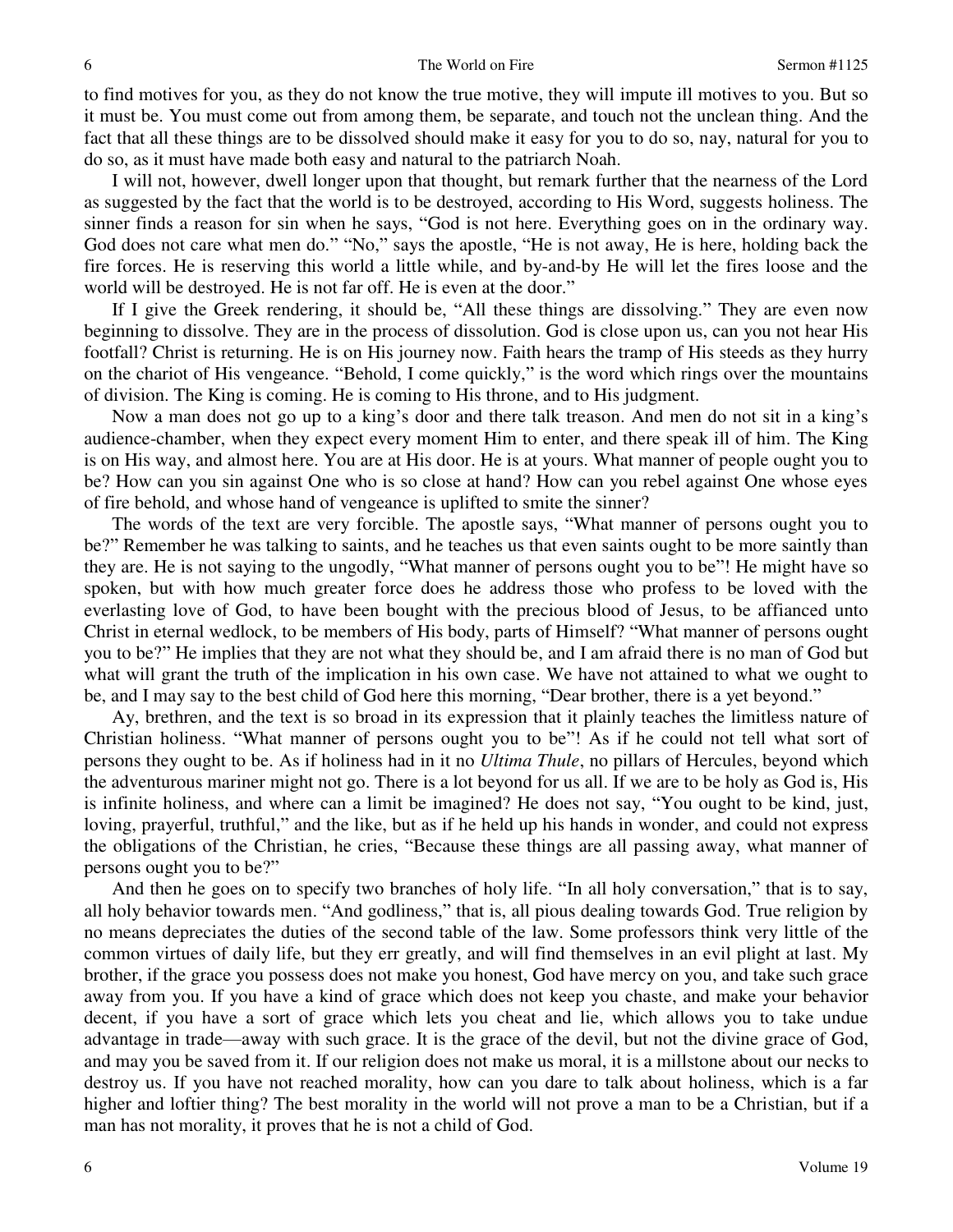And then as to God—the duties of the first table are not to be neglected. We are to fulfill all manner of godliness. God is to be worshipped by us devoutly, and we are to take pains to worship Him in His own way. How many people have a kind of—what shall I call it?—a happy-go-lucky religion? Whatever their mother or their father was, that are they. A great many of you go to certain places of worship, not because you have ever inquired whether the denomination you belong to is right or not, but because you have drifted that way, and there you stick.

How few take the Bible, and search for themselves. Yet no man has obeyed God aright who has not done so. If I could not honestly say, "I am a member of this denomination because I have weighed the truths which are held by my brethren, and I believe them to be according to God's book," I could not feel that I had done right towards the Most High. The idea that there are good people in all denominations is well enough, but a great many have perverted it into an excuse for never caring what God's truths or ordinances are. Rest assured that he who neglects one of the least of Christ's ordinances, and teaches men so, the same shall be least in the kingdom of heaven. Every truth is important.

Trifling with conscience is the sin of the present age. Men have even come to occupy pulpits in churches when they do not believe the fundamental doctrines of the church. We have heard them even claim a right to retain their pulpits after they have denied the doctrines of the denomination to which they belong. From any power to believe in such a conscience, may God deliver every one of us. Be right even in little things. Be precise—you serve a precise God. Charity towards others is one thing, laxity for yourselves is quite another thing.

Believe that your brother is conscientious though he may be in error, but as for yourself, use your conscience, and practice your judgment in the careful study of the truth, and then whatever your conclusions, carry them out at all hazards, though you should lose everything thereby—you will lose nothing in the long run. If you count the reproach of Christ greater riches than all the treasures of Egypt, you have made a wise choice, and will rejoice in having made it.

Oh, when I think that all I see about me is to be consumed, there remains nothing worth living for but to glorify God. If we were to live here forever, and this world were all, we might perhaps think it some gain to sin. But if we are soon to pass away, and all around us is to dissolve in smoke, there is nothing for it if we are wise but to do our duty in the station in which God has placed us, both towards God and man, resting in the precious blood of Christ for our pardon, and in His righteousness for our acceptance. For these things will endure when we are dead, according as it is written, "Blessed are the dead that die in the Lord, yea, thus says the Spirit, for they rest from their labors and their works do follow them."

The evanescence of all things around us suggests our looking away to eternal things. I saw yesterday with much solemnity of mind the spot where the Bishop of Winchester met with sudden death. A cross is cut in the turf to mark the place. The spot is in the midst of the loveliest scenery conceivable. I have often walked hard by, full of delight at the fair prospect. It is a spot too fair to be darkened by so dark a cloud. Death seems hardly congruous with the beauty which everywhere charms the eye. I could only imagine if anyone knew that he should die just at that moment, what would be his conversation? Riding over the downs, what would be the conversation of a man of God who expected to die in the valley below?

Such ought to be our constant conversation. We should live always as if we might die in a moment. Mr. Wesley once said, "Now, if I knew I should die tomorrow morning, I would do exactly what I have planned to do. I would take the class meeting at such an hour, preach at such an hour, and be up at such a time in the morning to pray." That good man's life was spent in prospect of sudden departure, and it was therefore active and holy. Is ours the same? The motive for holiness becomes stronger still if the thought is not merely that I shall die, but that all these things around me shall be dissolved. That breezy down, that towering hill, yonder lofty trees, and this overhanging cliff, these rich meadows, the ripening harvest, all, all, will in a moment be on a blaze.

7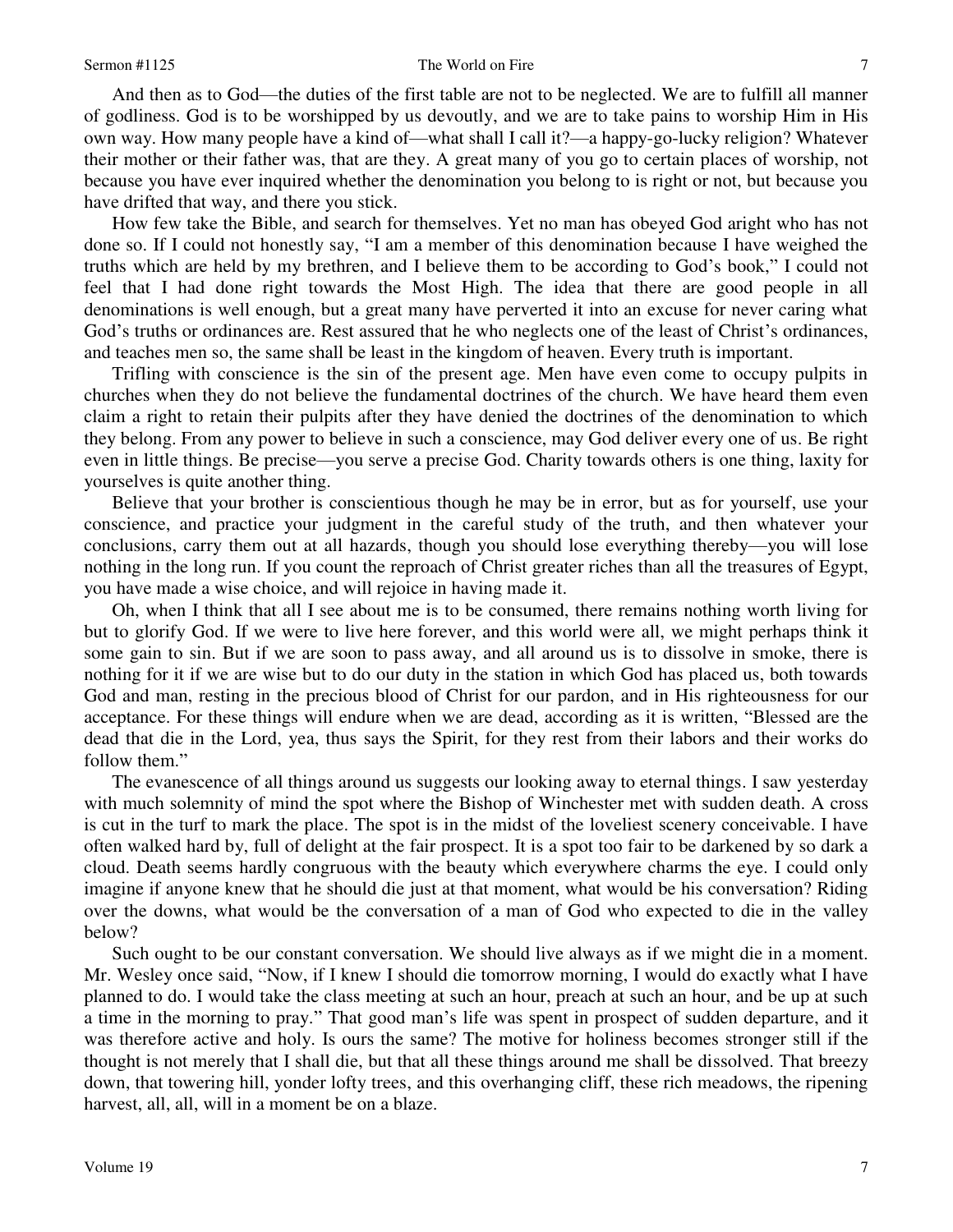Am I ready to be caught away to be with my Lord in the air? Or shall I he left to perish amidst the conflagration? How ought I to live? How ought I to stand as it were on tiptoe, ready when He shall call me, to be away up into the glory, far off from this perishing world! It makes us look upon all these things in a different light, and upon eternal things with a more fixed eye, and a more stern resolve to live unto God.

Observe, if sin, even on the inanimate world, needs such a purging by fire as this, if the fact that sin committed here makes it needful that God should burn it all up, what a horrid thing sin must be! O to be purged from it! Refining fire, go through my heart! Spirit of the living God, sweep with all Your mighty burnings through and through my body, soul, and spirit, till You have purged me of every tendency to sin. This ought to be the prayer of the Christian. If all these things will have to be purged, what manner of persons ought we to be, in daily purging ourselves by a holy jealousy and a sacred revenge, from every unclean wish, every false word, and everything that would be inconsistent with that life of God which is in our nature?

And if, again, God is so angry with sin, that when He comes to judge it, He will come with flaming fire, and if the terrors of God against the wicked will be utterly overwhelming, what gratitude ought you and I feel for pardoned sin, what joy for safety in the Lord Jesus Christ? And then, again, as the result of that, what a detestation of the sin which made it needful that Christ should die to save us from the wrath to come! Oh, believer, you will never have to say—

### *"Rocks hide me, mountains fall on me."*

Believer in Jesus, you will never have to escape from those tongues of flame which will lick up the sea. You will not be alarmed at the melting mountains—you will be safe—not a hair of your head shall be singed. Oh, what do you owe to sovereign grace for such an escape as this! Bless the Lord Jesus. Fall down at His dear feet, and adore Him, and then, rising up, say, "What can I do to glorify You? O Lord, keep me clear of the sin which would have destroyed me, and help me to live such a life as becomes one who has been saved from the wrath to come." Is there not much force in the apostle's inference? I only trust we may all feel it.

Once more, he meant us to feel that the suddenness of all this ought to keep us on our watchtower. This conflagration will come with no signs to herald it which the ungodly will observe. You who are on the watch will observe them. You will see the tokens of His coming. You will rejoice to go forth to meet Him. But to the ungodly His coming will be as much unawares as was His first advent, which happened in the night, when all the world was wrapped in sleep. Men will still be buying and selling, and getting gain, and thinking of nothing so little as of the last advent. And then the Lord will appear. Christian, let not that day come upon you as a thief. Stand ever watching. Live as if you said to yourself, "Today everything I have may be burned up. Today all my lands may run like lava. All my gold may melt like molten lead. Today I may have done with this world, and the world may be consumed." Live such a life as that.

"Why," says one, "then we should be pilgrims and strangers." That is just how you should be. "Then," says another, "we should not be minding much about the stock in the bank, and laying up for the future." Just so. That is how the Master would have you live—He would have you duly prudent and provident, but not covetous or anxious. If you feel that all these things are to be dissolved, you will then do all things as in the presence of God. You will wish to use everything you have as not abusing it, and as reckoning that it will perish in the using. God grant you, brethren and sisters, so to live.

I would to God that all here present were prepared for the future. You remember John Bunyan makes Christian sit in the City of Destruction at ease until he hears from one called Evangelist, that the city was to be burned up, and then he cries, "Alas, alas, woe is me, and I shall be destroyed in it." That thought set him running, and nothing could stop him. His wife bade him come back, but he said, "The city is to be destroyed, and I must be away." His children clung about his garments to hold him, but he said, "No,